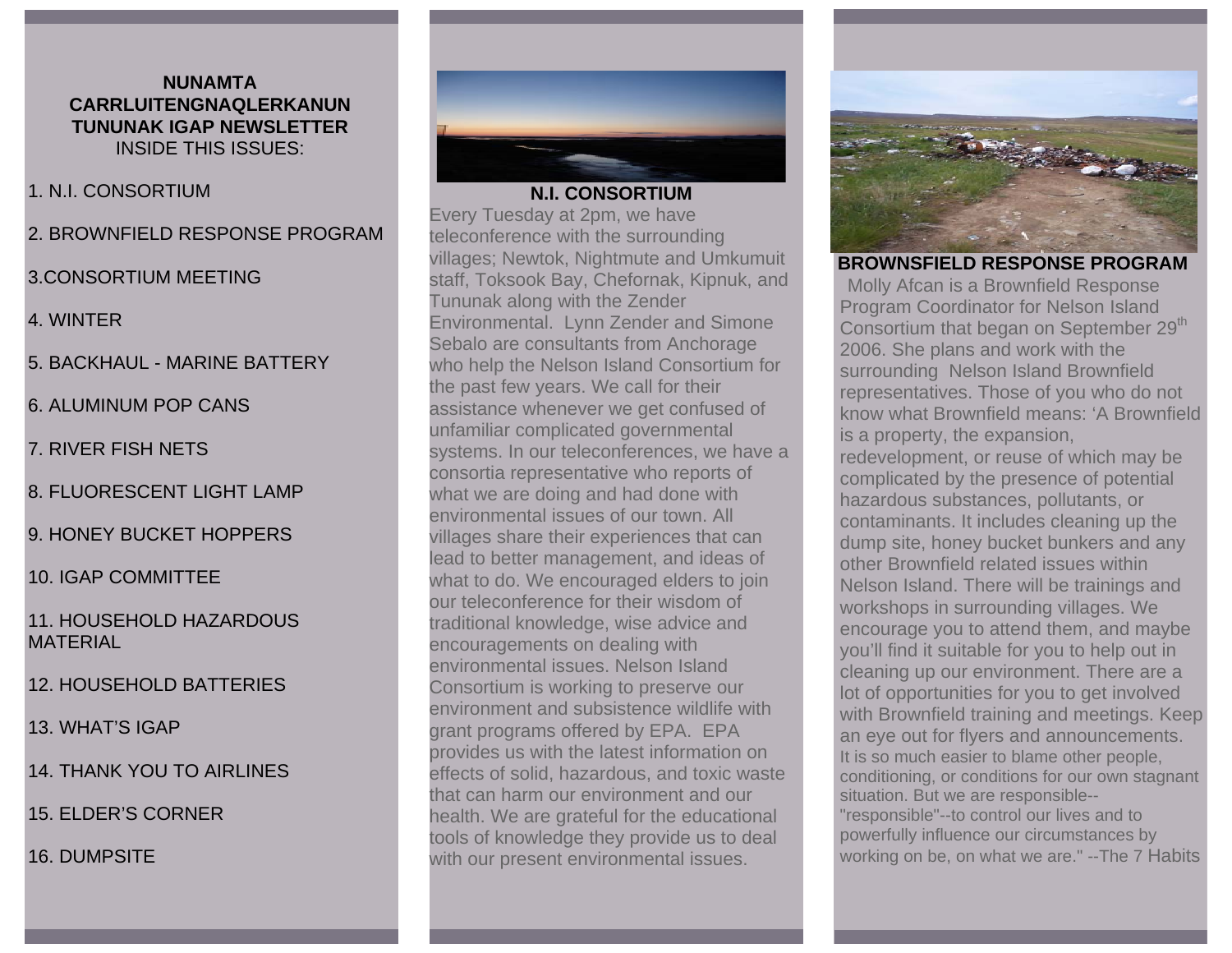### of Highly Effective People

### **The Consortium Meeting**

Nightmute will be hosting a Special IGAP Consortium Conference this winter. All Nelson Island Consortium Reps have to attend, and we encourage anyone to join this interesting meeting. The date for the meeting is when they have their annual festival Eskimo dance.



**WINTER** 

 Winter is here, kids like to play outside for hours and it can get cold. They can have frost bites and catch colds, too. Although we've been having mild temperatures at this time. This is just to remind you for your children to wear warmer coats, gloves, and etc…



### **BACKHAUL-MARINE BATTERIES**

The collection of old batteries started 2<sup>nd</sup> of Oct 2006, and we still have some around. We want our town to be clean and free of toxic, hazardous waste as much as possible. Nelson Island Consortium thru regular IGAP have Battery Backhauling Project. So all those dead marine acid batteries can be collected, stored in a connex van, packed and shipped out of town.

### **ALUMINUM POP CANS**

IGAP has been sending out Aluminum pop cans to ALPAR since 2005. It has reduced our trashy area. We encourage you to collect the recyclable cans instead of discarding them with your trash in order to reduce the landfill and the tundra. Also it will be beneficial for your children to learn to recycle and earn extra money, too. QUYANA CAKNEK for participating and collecting too.



 **RIVER FISH NETS** 

**The Nelson Island Consortium (NIC) has Monitor persons from Nightmute for river ice fishnets behind Nightmute and Chakchak to keep our subsistence waters from becoming contaminated, polluted, and for the fish to lay eggs. For those who can't go to their nets, you could notify the office and give instructions. Otherwise, the monitor will check the net and distribute the catch. There are tags available here at the office if you plan to set net. Each village has a color code for identification and all requirement needed is the zip code and last four digits of your telephone or VHF call sign. You can call us @ IGAP Department (652-6529) from 9:00 am to 5:00 pm 5 days a week. Quyana** 

### **FLUORESCENT LAMPS CONTAINS MERCURY and CAN BE RECYCLED**

**REMINDER: If you are using fluorescent lamps in your house, the light tube contains mercury. They are toxic to the human nervous system. This can cause chronic illness if it goes into your lungs. The physical symptoms are: inability to coordinate body movement, impairment of hearing, speech and vision. Exposure to mercury also can lead to skin rashes and kidney damage. Do not break them or take them to the dumpsite. IGAP Dept. has mailing packages to ship them out for recycling. Call 652-6529 or bring them in.** 



**HONEY BUCKET BUNKERS AT UP TOWN AREA** 

**The two honey bucket bunkers are made for disposing human waste only (anarvit, qerrutet) not for trash. Please do not use plastic bags for bucket liners for they will fill them up fast like those previous bunkers that were overflowing. QUYANA**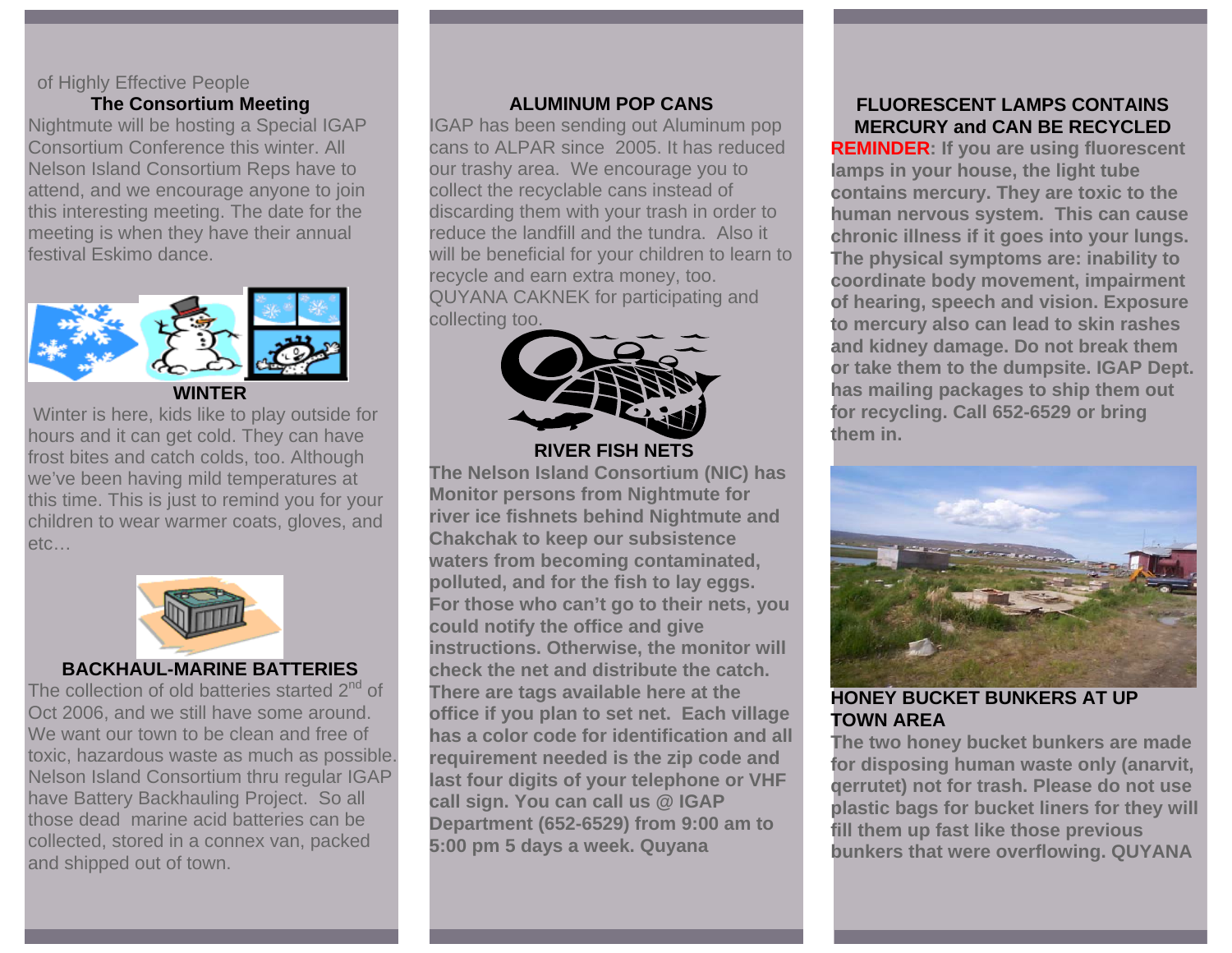### IGAP COMMITTEE

 IGAP Committee has been helpful to figure out our problems that need to be done. Thanks to the IGAP Committee for helping and brainstorming with the IGAP employees.

The IGAP Committee is consisted of :

1. CHAIRMAN-Harry Lincoln

2. VICE CHAIRMAN-Hubert Hooper

3. (3) members-Paul Sunny, Martin Albert, and Maria Angaiak



### **HOUSE HOLD HAZARDOUS MATERIALS**

Almost every home contains hazardous products, or products that can harm human health or the environment if improperly handled. They are products used in cleaning, home improvements, small engine maintenance, hobbies, and a variety of other tasks.

## **What makes a product hazardous?**

Products are considered hazardous if they have one or more of the following properties:

### **Flammable/combustible**

Can be easily set on fire.

#### **Explosive/reactive**

Can detonate or explode through exposure to heat, sudden shock, pressure or incompatible substances.

### **Corrosive**

Chemical action can burn and destroy living tissues or other materials when brought in

# contact.

### **Toxic**

Capable of causing injury or death through ingestion, inhalation or skin absorption. Some toxic substances cause cancer, genetic mutations and fetal harm.

## **Signal words**

Labels of hazardous products are required by federal law to list signal words. DANGER or POISON indicate that the product is highly toxic, corrosive or extremely flammable. WARNING or CAUTION indicate that the product is moderately or slightly toxic.

### **General categories of hazardous products**

Thousands of consumer products are hazardous, but for ease of remembering, they can be broken into the following general categories:

### **Vehicle products**

Examples: gasoline, motor oil, antifreeze, windshield wiper fluid, car wax and cleaners, lead-acid batteries, brake fluid, transmission fluid.

### **Home improvement products**

Examples: paint, varnish, stain, paint thinner, paint stripper, caulk, adhesives.

### **Pesticides**

Examples: insecticide and insect repellent, weed killer, rat and mouse poison, pet spray and dip, flea collars, mothballs, disinfectant, wood preservative.

### **Household cleaners**

Examples: furniture polish and wax, drain opener, oven cleaner, tub and tile cleaner, toilet bowl cleaner, spot remover, bleach, ammonia.

### **Other**

Examples: household batteries, cosmetics, pool chemicals, shoe polish, lighter fluid, prescription medicines, arts and crafts materials.

## **Think before you buy**

- Look for safer alternatives to hazardous products.
- Buy the least hazardous product. Let the signal words serve as a guide.
- Buy only as much of a hazardous product as you need to do the job at hand.
- Do not entirely rely on the word "nontoxic" on a product's label. A product that qualifies as nontoxic can still contain hazardous ingredients, but not in large enough amounts to cause an acute reaction. Chronic hazards often are not considered. Read the entire label for additional health warnings and use good judgment when choosing any product.
- Read the label carefully. Hazardous product labels often list the principal hazards from using the product, such as "flammable," "causes burns to skin and eyes," or "vapor harmful." Make sure it is the product you want to buy and that you are not uncomfortable with the ingredients or the instructions. If label directions instruct you to "avoid breathing vapors" or "avoid skin contact," are you able and willing to follow these safety precautions? If accidental ingestion of the product can cause injury or death, can you safely keep it away from small children?
- Buy hazardous products in childproof packaging.
- • Check to see if safety equipment is required when using this product. Make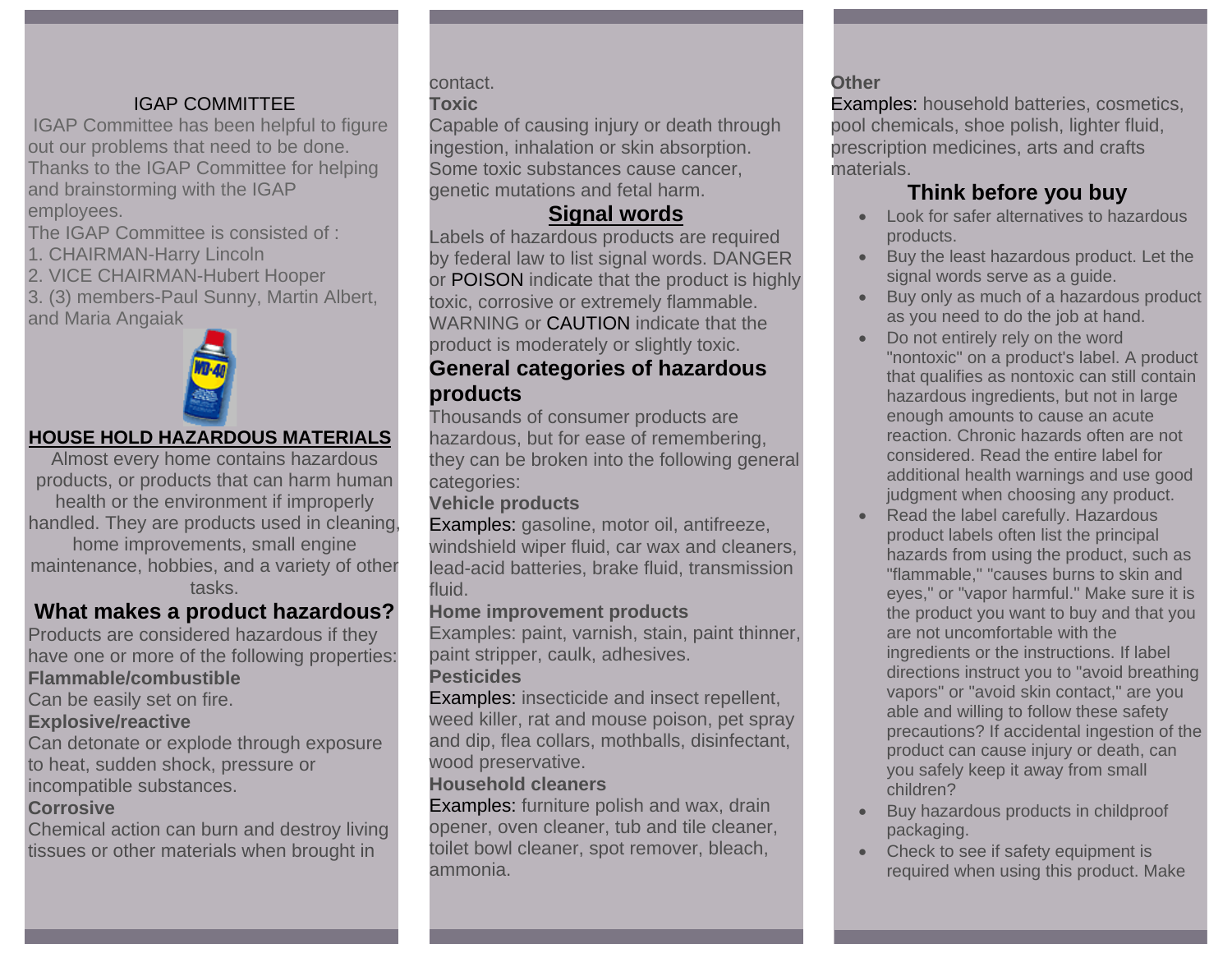sure you have the proper equipment on hand or that you purchase it for use with the product.

• Avoid aerosol products. Aerosol cans disperse the product in tiny droplets that can be deeply inhaled into the lungs and quickly absorbed into the bloodstream. In addition, aerosols can ignite easily and the cans may explode when subjected to high temperature or pressure.

## **Store it safely**

- • Keep products out of the reach of children and animals. Store all hazardous products away from food items in locked cabinets or in cabinets with childproof latches. Keep your poison control number posted by the phone in case of an emergency. Make sure lids and caps are tightly sealed and childproof.
- • Make certain all products are clearly labeled before storing them.
- Leave products in their original containers with the contents clearly identified on the labels. Never put hazardous products in food or beverage containers.
- • Keep products away from sources of heat, spark, flame or ignition such as pilot lights, switches and motors. This is especially important with flammable products and aerosol cans.
- Store products containing volatile chemicals, or those that warn of vapors or fumes, in a well-ventilated area.
- • .Store gasoline only in safety-approved containers in a well-ventilated area away from all sources of heat, flame, or spark.
- • Store LP (liquid propane) gas tanks, such as those used with gas-fueled barbecue grills, outdoors and away from all sources of heat, flame, or spark.

• Know where flammable materials are located in your home and how to extinguish them. Keep a working ABCrated, or Multi-Purpose Dry Chemical, fire extinguisher in your home.

Keep containers dry to prevent corrosion. If a product container is beginning to corrode, place the entire container in a plastic bucket with a tight-fitting lid. Pack non-flammable absorbent, such as clay-based kitty litter, around the container. Clearly label the bucket with its contents and appropriate warnings.

### **Safer alternatives**

All-purpose cleaner

•**Baking soda**

Dissolve 4 tablespoons baking soda in 1 quart warm water for a cleaning solution or use baking soda sprinkled on a damp sponge. Baking soda will clean all kitchen and bathroom surfaces.

Drain cleaner

•**Prevention**

To avoid clogging drains, use a strainer to trap food particles and hair, collect grease in cans rather than pouring it down the drain, and pour a kettle of boiling water down the drain weekly to melt fat that may be building up in the drain.

•**Baking soda and vinegar**

Put 1/2 cup baking soda and then 1/2 cup white vinegar down your drain and cover the drain. Let set for a few minutes, then pour a kettle of boiling water down the drain to flush it. Furniture polish

•**Olive oil and lemon juice**

Mix 2 parts oil and 1 part lemon juice. Apply and polish with a soft cloth. Lime and mineral deposit remover

### • **Vinegar**

Hard lime deposits around faucets can be softened for easy removal by covering the deposits with vinegarsoaked rags or paper towels. Leave rags or paper towels on for about 1 hour before cleaning. Cleans and shines chrome.

To remove deposits that may be clogging metal shower heads, combine 1/2 cup white vinegar and 1 quart water. Completely submerge the shower head and boil for 15 minutes. If you have a plastic shower head, combine 1 pint white vinegar and 1 pint hot water. Completely submerge the shower head and soak for about 1 hour.

- Metal cleaner/polish
	- **Creme of tartar**

To remove stains and discoloration from aluminum cookware, fill cookware with hot water and add 2 tablespoons creme of tartar to each quart of water. Bring solution to a boil and simmer ten minutes. Wash as usual and dry.

• **Worcestershire sauce**Clean and polish unlacquered brass to a shine with a soft cloth dampened

with Worcestershire sauce.

#### Pests

• **Boric acid**

Boric acid will kill ants and roaches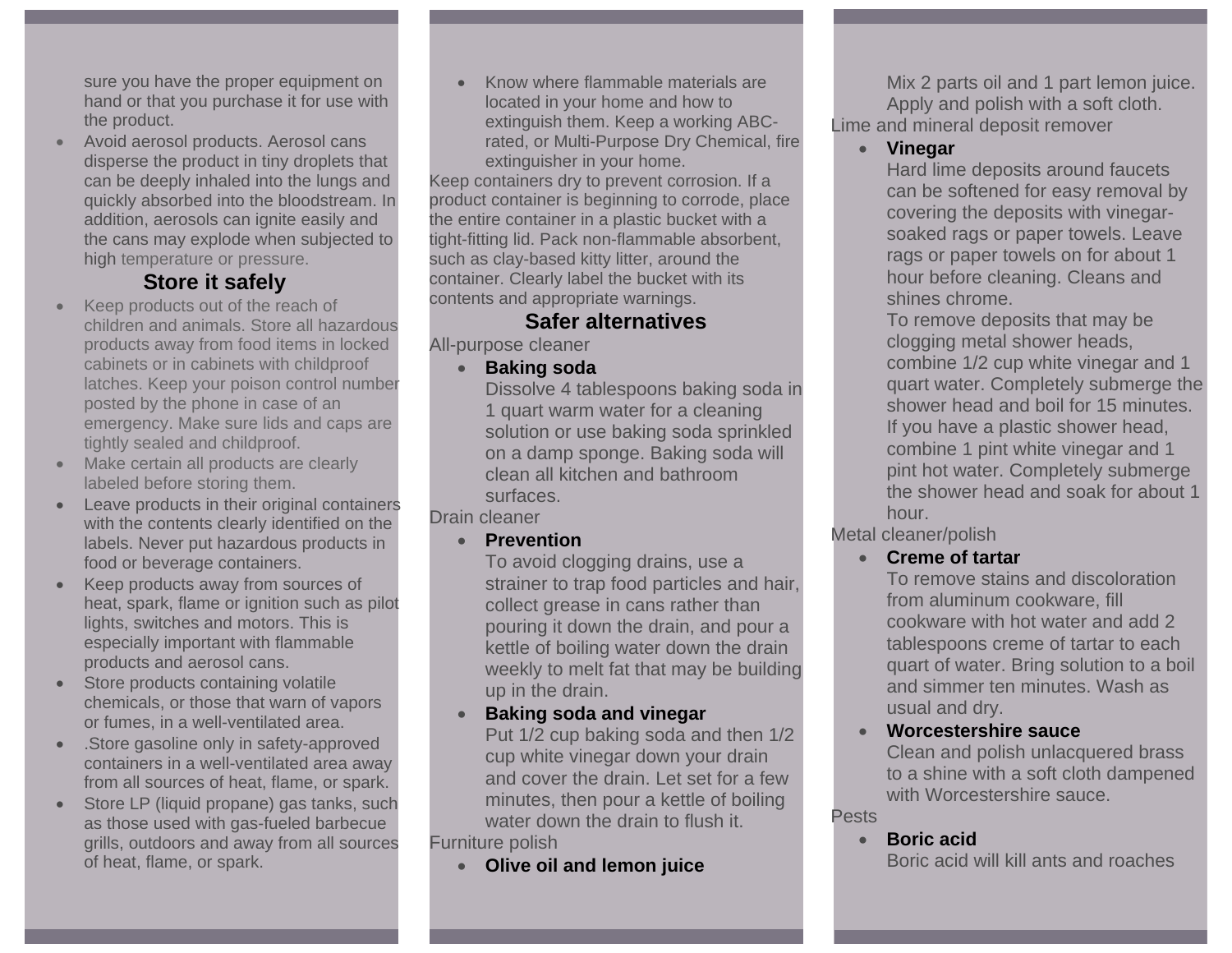when spread liberally around the points of entry. Boric acid has some toxicity and should not be applied to areas where small children and animals are likely to contact it. Spot remover

#### • **Club soda**

Rinse or sponge blood and chocolate stains immediately with club soda. Repeat as necessary. Wash as usual.

• **Creme of tartar and lemon juice** To remove ink stains, put creme of tartar on the stain and squeeze a few drops of lemon juice over it. Rub into the stain for a minute, brush off the powder, and sponge with warm water or launder.



#### **HOUSEHOLD BATTERIES**

**Did you know what you can do with dead household batteries? You can put them in empty bottle jars and avoid for the acid to be absorbed on the land. The batteries have mercury in them which can contaminate and leach into the ground, and who knows where it can end up next…our fish? Bring them to IGAP or call us at 652-6529** 

## **WHAT IS IGAP?**



**IGAP** stands for Indian General Assistant Program. In 1992 Congress passed the IGAP Act which authorized the EPA to provide General Assistance Program (GAP) grants to Tribal governments and intertribal consortia for planning, developing, and establishing the capability to implement environmental protection programs in Tribal communities.

The goal of the program is to assist Tribes in developing the capacity to manage their own individual needs.

### **Example of solid waste activities which may be funded under IGAP monies:**

Assessing current solid waste management practices

Assessing the quantity and quality of generated waste

Pursuing options to develop a solid waste management plan

Development solid waste codes and ordinances to implement the plan

Conducting outreach regarding environmental education dealing with solids waste

(I.e. recycling, other ways of using other products, etc.)

Assessing the environmental conditions due to open dumping

Facility planning and feasibility studies; expert consultation; surveys and analysis of market needs; marketing of recycled resources

Construction of transfer stations, recycling centers, composting centers household hazardous waste collection centers, used oil collections station, etc.

Leasing or purchasing a vehicle for use in developing an environmental program

Removal of junk automobiles, scrap metals and used tires

Planning and conduct household hazardous waste cleanup days

Cleanup and closure of solid waste open dumps

Some funds are hard to accept, because of the Government Cuts.

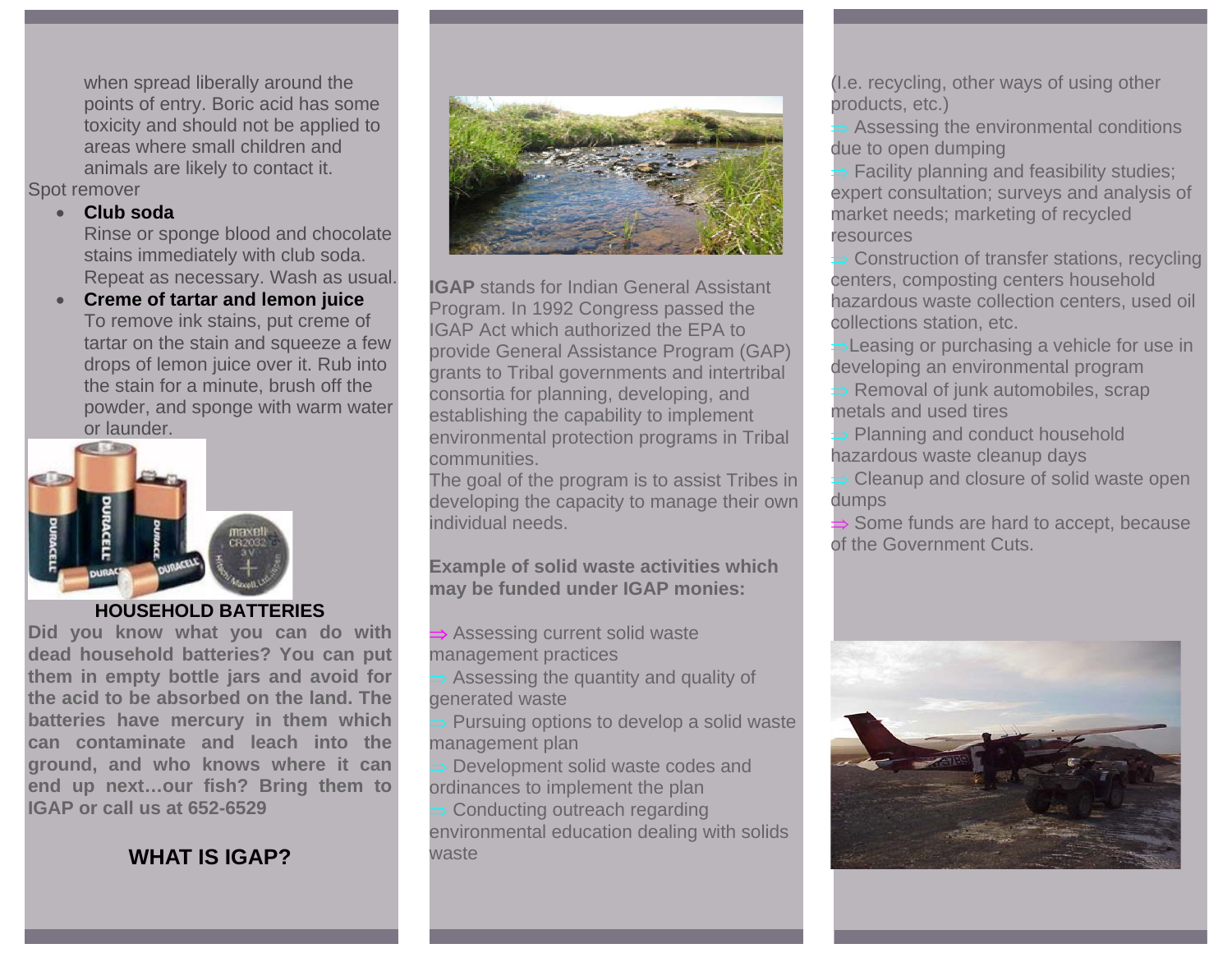### **QUYANA TO AIR FREIGHT CARRIERS!**

We would like to thank the Alaska Air Carriers Association, Northern Air Cargo (NAC) and Arctic Circle Air, Arctic Transportation Services (ATS), Grant Aviation Inc and Hageland Aviation Services Inc. for providing transportation for our collection of aluminum cans to the recycling center in Anchorage, that had been gathered from our local residents and organizations. Once again, **THANK YOU** for making our local "Flying Cans Airline" a success, You guys are GREAT!





**TOMMY HOOPER** 

We were taught to respect our environment and keep our subsistence areas clean. Whatever was left from our food scraps and bones were buried into the ground, therefore nothing was left as a mess to the area where we had been.

The knowledge of traditional livelihood was very important to our parents and elders that involved safety in hunting and fishing on our natural environment such as the sea, river and land. For example, if one was stuck on breaking ice in front of him, he must not try to advance but look in his surrounding for a way out of the perilous position. The most important act is never to panic in desperate moments. These are some of the survival lessons that were taught to us.

There is a rule which is not to leave fish traps or nets for the winter because if fish or animals are caught in a fish trap or net, they will rot and contaminate the river or creek in summer.



.**PLEASE THROW YOUR TRASH INTO THE DUMPSITE!** 

This is our only site to dispose our unwanted trash, junks and etc. It belongs to us and keeps our village from looking messy. The garbage dumped near it can be scattered by the wind and animals. These areas are not designated for dumping, never have, and never will be. DO NOT THROW BATTERIES, TRANSFORMERS or any liquid. Burn the burnable. Also don't throw any steel pipes pr any AVEC wires. Please dump trash only into the dugout trench. QUYANA.



**Background issues can bite back!**  Stupidity - Doing even you know it. Ignorance- Don't know.

**Knowledge -** What we have learned. **Wisdom -** is the things you understand.